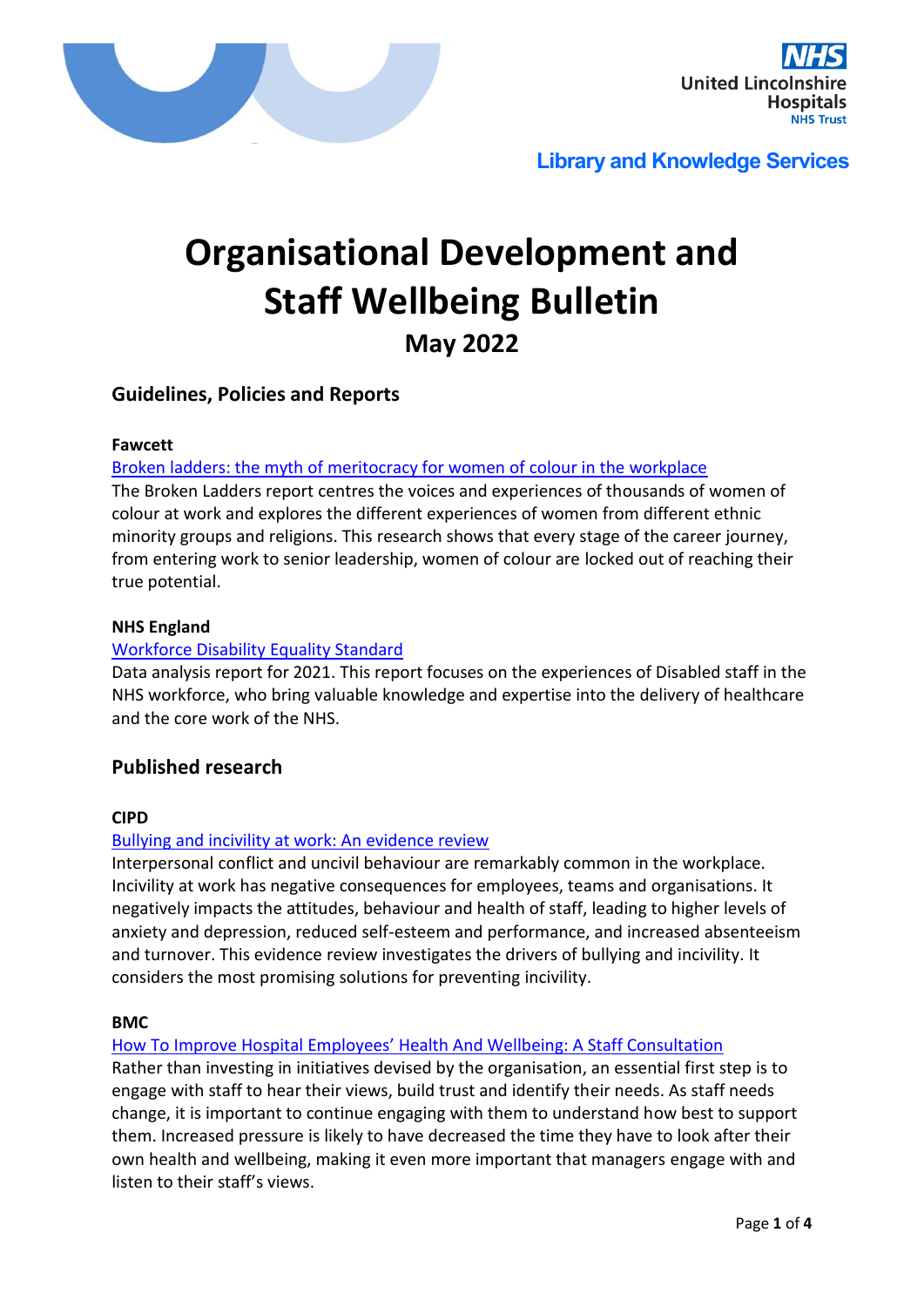



# **Blogs**

#### **Health and Safety Executive**

#### [Hints and tips for shift-workers](https://www.hse.gov.uk/humanfactors/topics/shift-workers.htm?utm_source=govdelivery&utm_medium=email&utm_campaign=guidance-push&utm_term=shifts-headline&utm_content=digest-17-may-22)

People vary in how they cope with shift work depending on their health, fitness, age, lifestyle, and domestic responsibilities– some adapt well, others do not. Whilst we cannot change our inbuilt characteristics, it is possible to alter our behaviour or make lifestyle changes that may make shift work more tolerable. These hints and tips draw on commonly available advice and best practice from a range of sources and may improve sleep quality, increase alertness and reduce health risks for shift workers.

#### **Insead Knowledge**

#### [Psychological Safety Unlocks the Potential of Diverse Teams](https://knowledge.insead.edu/leadership-organisations/psychological-safety-unlocks-the-potential-of-diverse-teams-18631)

The dissimilar backgrounds of diverse team members often result in clashes unless care is taken to create a psychologically safe environment. To unlock the benefits of diversity, the members of diverse teams need to experience *psychological safety* – a shared belief that team members can express their ideas, questions or concerns and not be embarrassed or ostracised.

#### **Institute for Healthcare Improvement**

#### [Why Developing Individual "Resilience" Isn't Enough to Heal Moral Injury](http://www.ihi.org/communities/blogs/why-developing-individual-resilience-isnt-enough-to-heal-moral-injury)

During the COVID-19 pandemic, health care workers have often been called "heroes" going "into battle." Wendy Dean has found nuanced and troubling comparisons between the health care workforce and military veterans. Dean has written and spoken extensively about moral injury and its prevalence in health care. Here, she discusses what will be more effective than treating burnout and moral injury as issues specific to individuals.

#### **NHS Providers**

#### [The NHS must be more ambitious in combating inequalities faced by disabled staff](https://nhsproviders.org/news-blogs/blogs/the-nhs-must-be-more-ambitious-in-combating-inequalities-faced-by-disabled-staff)

As the country's largest healthcare provider and employer, the NHS is uniquely positioned to play a central and pioneering role in tackling inequalities both for disabled patients and its disabled staff.

#### **The HR Director**

#### [The Three Touchstones of Belonging](https://www.thehrdirector.com/three-touchstones-belonging/)

Public sector HR departments and management teams should be concerned that recent research revealed one-third of frontline government workers feel they do not belong in their workplace. Unless public service employers can better persuade them that they belong, there's a sizable risk of such employees further losing motivation, productivity or leaving their organisation altogether. A 2019 study found that a strong sense of belonging was linked to a 56% increase in job performance, 50% lower staff turnover, and a 75% reduction in sick days.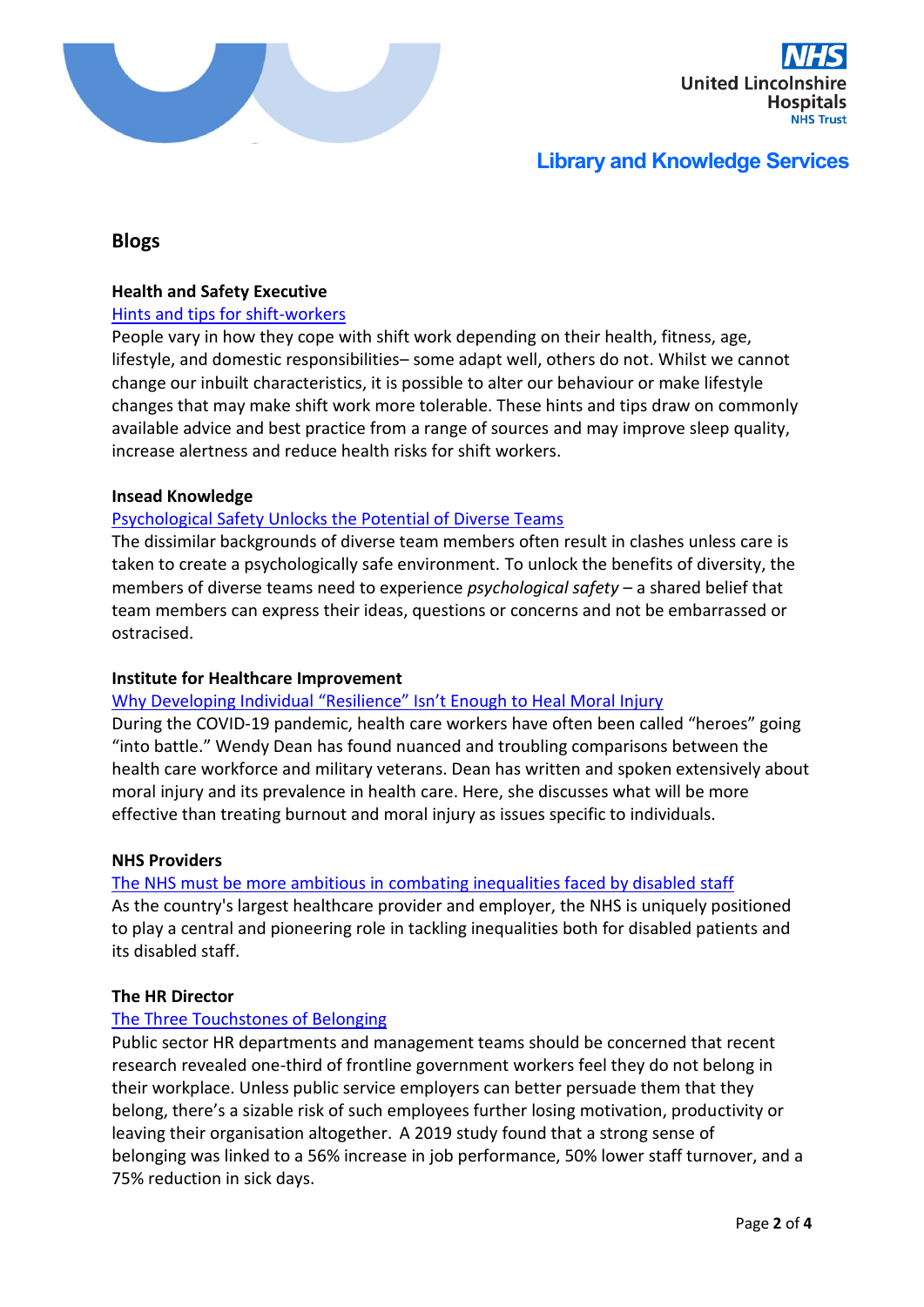



#### **TrainingZone**

#### [Creating a culture where your leaders are listeners](https://www.trainingzone.co.uk/lead/culture/creating-a-culture-where-your-leaders-are-listeners)

Building a culture that celebrates inclusivity and democracy starts with the development of managers and leaders who listen intently and make people feel like they matter. Showing people at whatever level in an organisation that they matter is the first step in building a culture that celebrates traits like kindness, inclusivity and democracy.

#### **TrainingZone**

#### [How positive learning culture and upskilling decrease stress](https://www.trainingzone.co.uk/lead/culture/how-positive-learning-culture-and-upskilling-decrease-stress)

The role of learning and upskilling is not to be underestimated in reducing stress levels. More often than not, we talk about learning in terms of helping people advance their careers. But there's another layer to learning that's super important — feeling good. Learning is a big part of self-care. When you learn, you gain confidence. And when you're feeling more capable, you're feeling less stressed.

# **Podcasts / Videos**

#### **CIPD**

## [Evidence-based L&D: measuring learning transfer](https://www.cipd.co.uk/podcasts/transfer-of-learning)

The knowledge and skills employees acquire during learning and development are only valuable if they can be applied soon afterwards in the workplace. So how can L&D professionals ensure 'learning transfer' is accurately measured and that training has the desired impact?

#### **Make UK**

#### [The Importance of Mental Health Podcasts](https://www.makeuk.org/services/health-safety-sustainability/wellbeing/the-importance-of-mental-health-podcasts)

Make UK has developed a series of podcasts talking to wellbeing experts and member companies about how they help and support the people that work for them.

#### **The King's Fund**

#### Leading with compassion: [supporting the health and wellbeing of NHS staff](https://www.kingsfund.org.uk/audio-video/podcast/leading-compassion-health-wellbeing-nhs-staff)

The latest NHS Staff Survey results paint a sobering picture of a workforce under intense pressure. Sally Warren speaks to Annie Laverty, Chief Experience Officer at Northumbria Healthcare NHS Foundation Trust and Steve Ned, Director of Workforce at Barnsley and Rotherham NHS Foundation Trusts, about the role of compassionate leadership in tackling the issues the survey highlights and the practical steps leaders at every level can take to support staff.